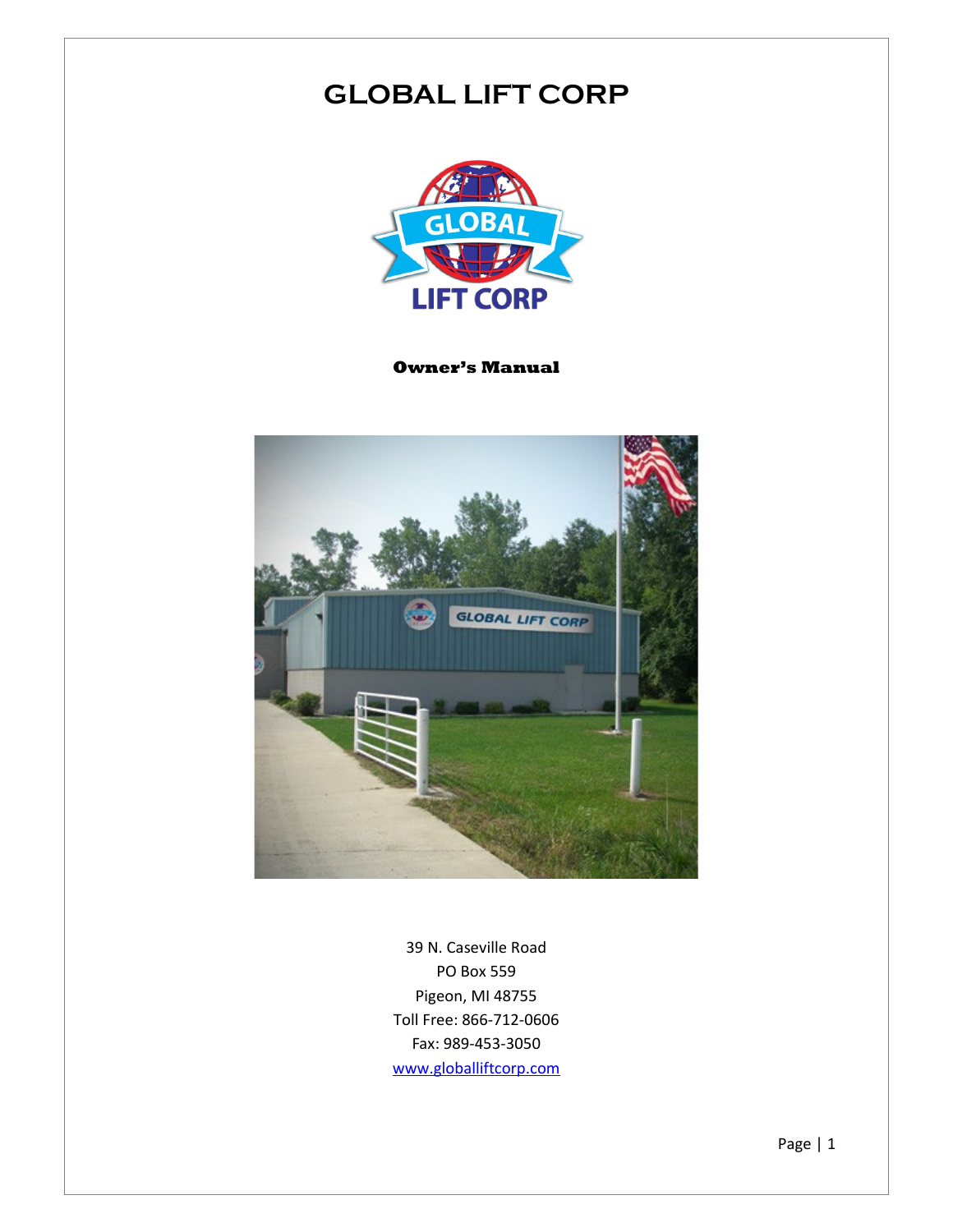

**COMMERCIAL SERIES POOL LIFTS**

**C-350 ~ C-450 ~ C-550**

**TABLE OF CONTENTS**

| <b>INTRODUCTION</b>                             | $PAGE - 3$       |
|-------------------------------------------------|------------------|
| ADA GUIDELINES FOR PLACEMENT                    | $PAGE - 4$       |
| <b>24 VOLT BATTERY SYSTEM/WITH CONTROLS</b>     | $PAGE - 5$       |
| <b>COMMERCIAL SERIES OPERATING INSTRUCTIONS</b> | $PAGE - 6$       |
| UNIT MAINTENANCE AND CARE                       | $PAGE - 7$       |
| <b>TROUBLE SHOOTING</b>                         | $PAGE - 8$       |
| <b>WARRANTY INFORMATION</b>                     | $PAGE - 9/10$    |
| <b>WARRANTY REGISTRATION</b>                    | <b>PAGE - 11</b> |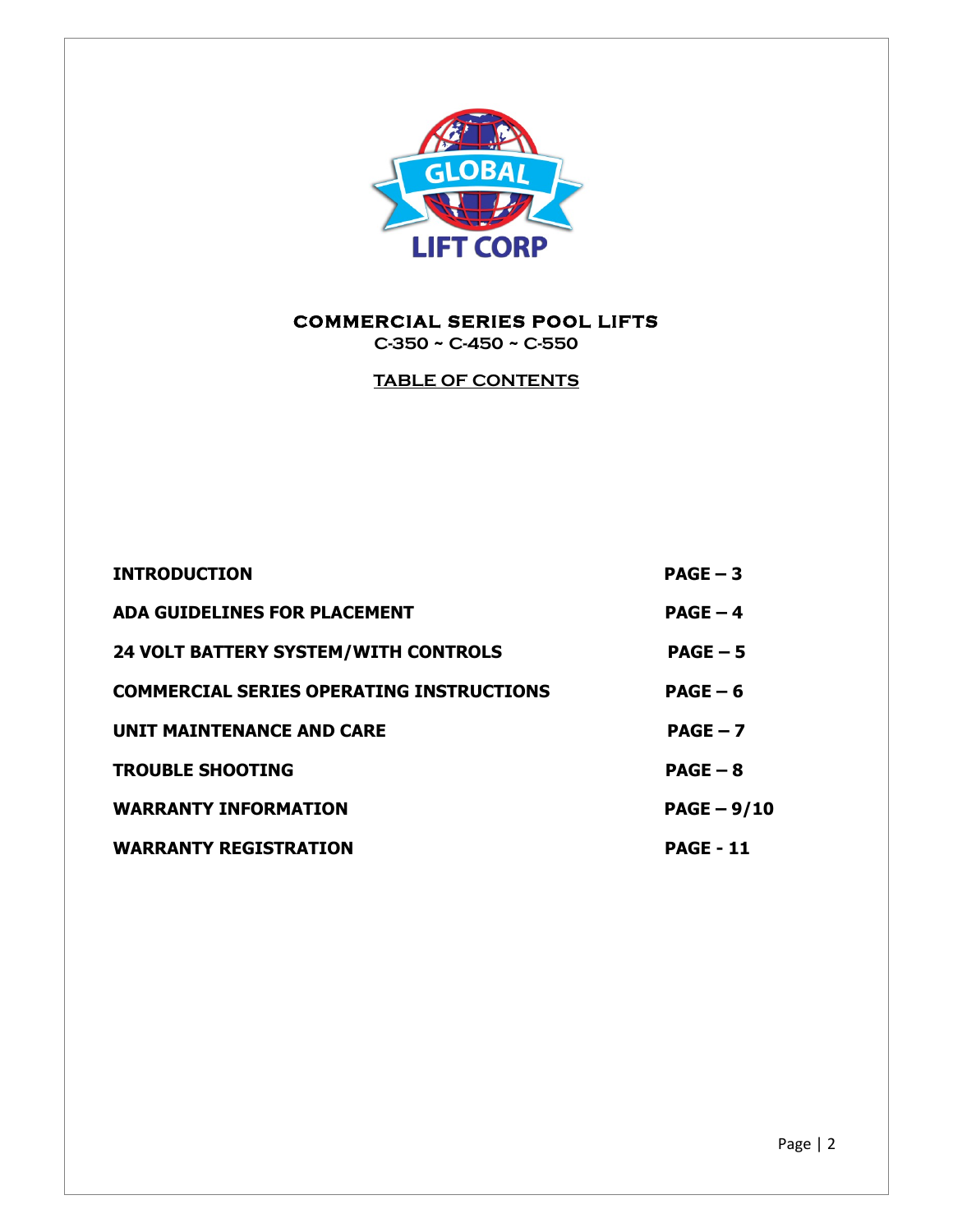

# **INTRODUCTION**

# **Your Number One Choice for Commercial Pool Access Equipment**

Global Lift Corp. is located in Mid Michigan, Global Lift Corp. prides itself in manufacturing top of line quality aquatic access equipment. Global Lift Corp.'s key staff has a century of combined industry experience and we take pride in each and every product that we build. Our Company is ISO Certified and our products are manufactured in the United States. Global Lift Corp uses only the finest materials and processes to provide our customers with the highest quality products while still maintaining a price competitive edge.

Lee Steinman, President of Global Lift Corp. has over 25 years of manufacturing experience and is dedicated to provide strict quality guidelines, competitive pricing, value, unique features, full line of products and overall customer satisfaction.

Global Lift Corp. currently offers several different models of pool and spa access lifts, always creating, changing, and improving the quality and features of our products with the customer in mind.

We thank you for your interest in our products and truly believe you will not be disappointed when you incorporate Global Lift Corp. products at your aquatic facility.

### **ADA GUIDELINES FOR POOL LIFT PLACEMENT**

1. Pool Lift Location. Pool lifts shall be located where the water level does not exceed 48 inches (1220 mm).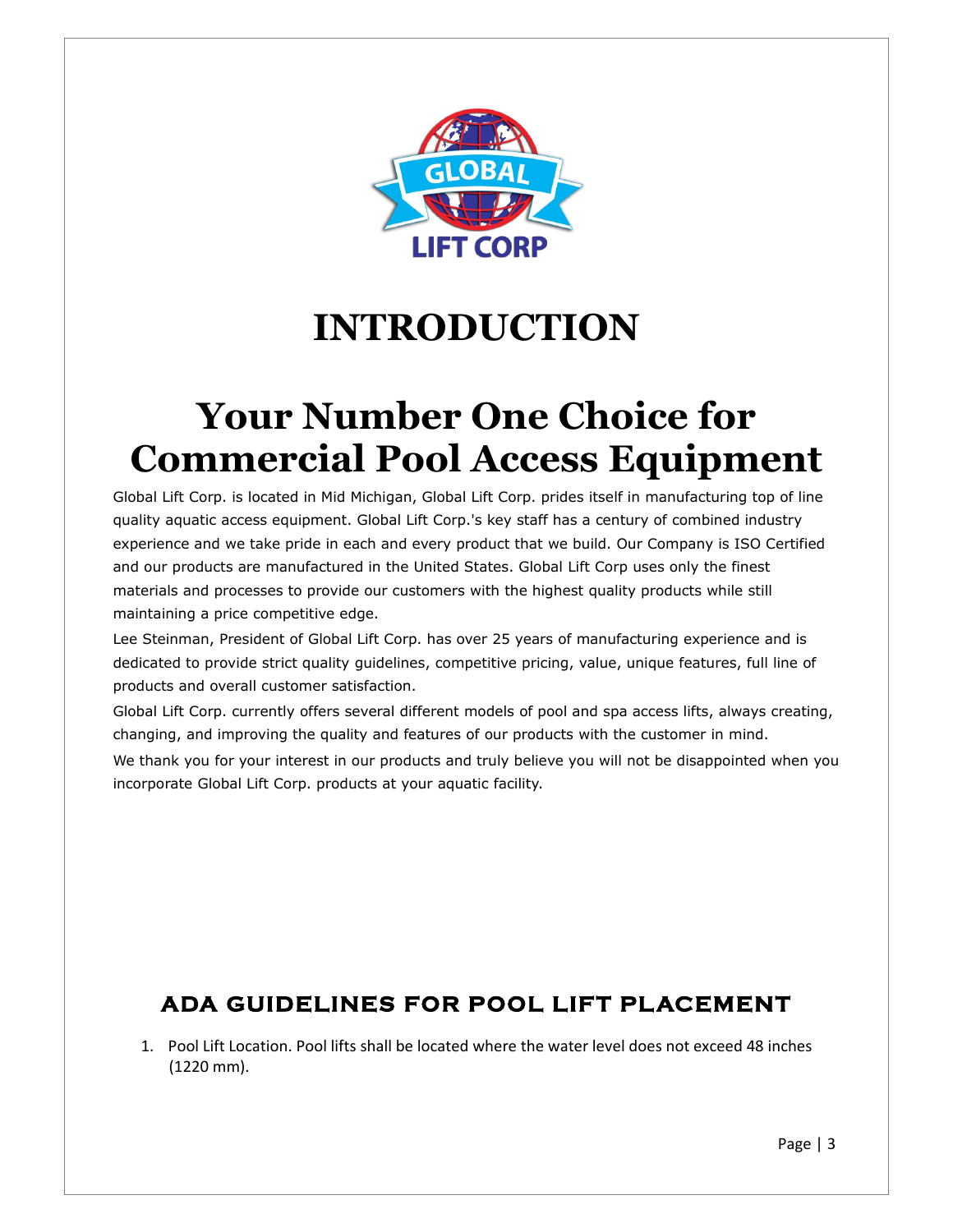2. Seat Location. In the raised position, the centerline of the seat shall be located over the deck and 16 inches (405 mm) minimum from the edge of the pool. The deck surface between the centerline of the seat and the pool edge shall have a slope not steeper than 1:48.



3. Clear Deck Space. On the side of the seat opposite the water, a clear deck space shall be provided parallel with the seat. The space shall be 36 inches (915 mm) wide minimum and shall extend forward 48 inches (1220 mm) minimum from a line located 12 inches (305 mm) behind the rear edge of the seat. The clear deck space shall have a slope not steeper than 1:48.



4. Submerged Depth. The lift shall be designed so that the seat will submerge to a water depth of 18 inches (455 mm) minimum below the stationary water level. To make sure the lift has enough clearance the lift should be installed at a location with 44"-48" of Water depth



### **24 VOLT BATTERY SYSTEM WITH CONTROLS**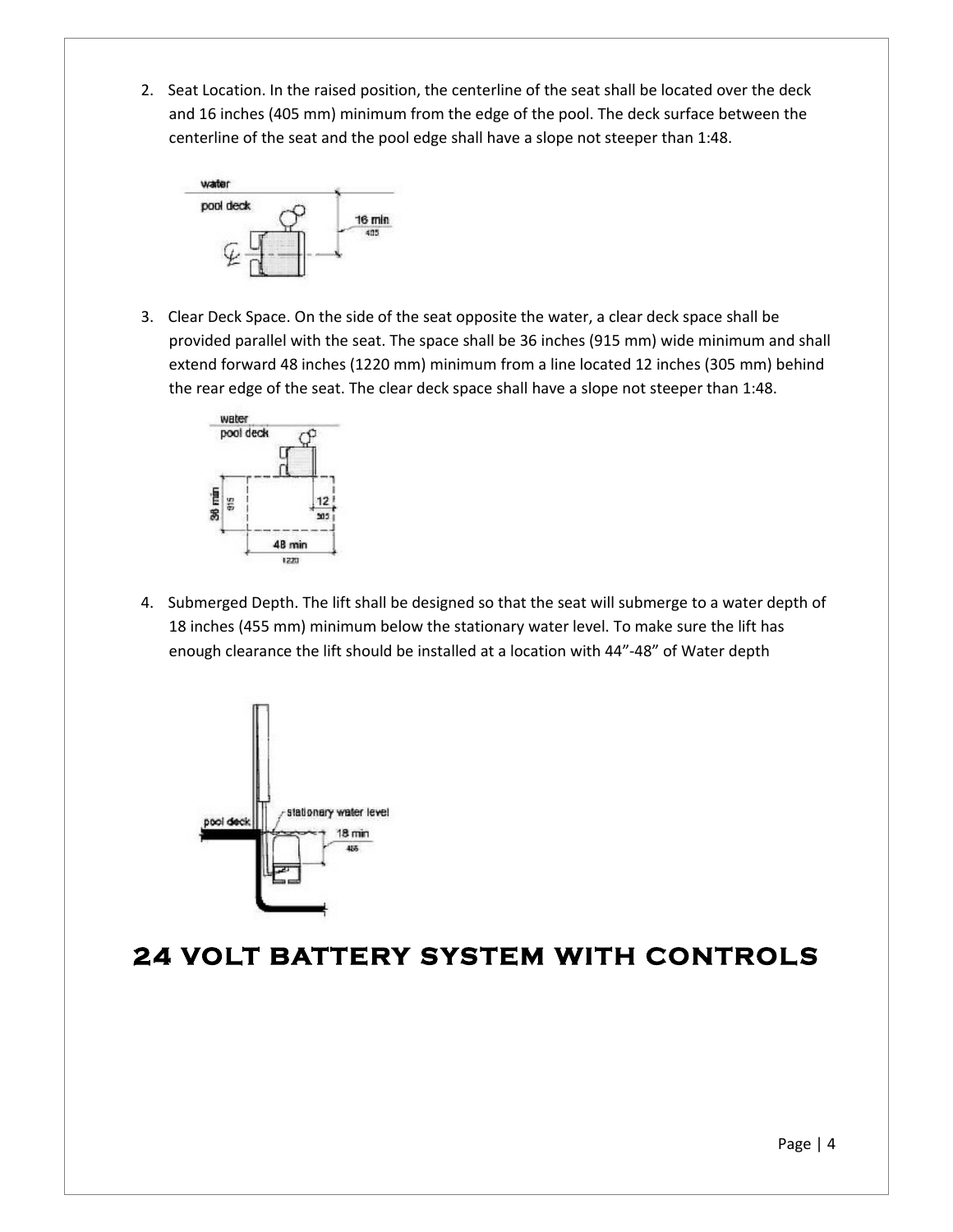All of Global Lift Corp's Commercial Series Lifts are equipped with a sealed 24 volt battery that is rechargeable. Along with a charging unit, hand held controller and control compartment. The 24 volt battery mounts right above the control compartment and the battery simply snaps in.

The unit is operated by the 2 button easy to use controls, the arrow pointing down the lift will lower itself when depressed, the arrow that points up, depress and that will raise the unit. If you hear the low battery indicator tone "Do Not Use The Lift" remove the battery from the unit and recharge the battery.

When the unit is not in use, remove the battery and place it on the charger. The battery should never be left on the lift when not in use.

### RECHARGING THE BATTERY:

Remove battery from the unit by unclipping from the control compartment. Place the battery in the charging unit. When the battery is charging the light will be illuminated, once fully charged the charge light will go off and then the battery is ready for use in your commercial series pool lift.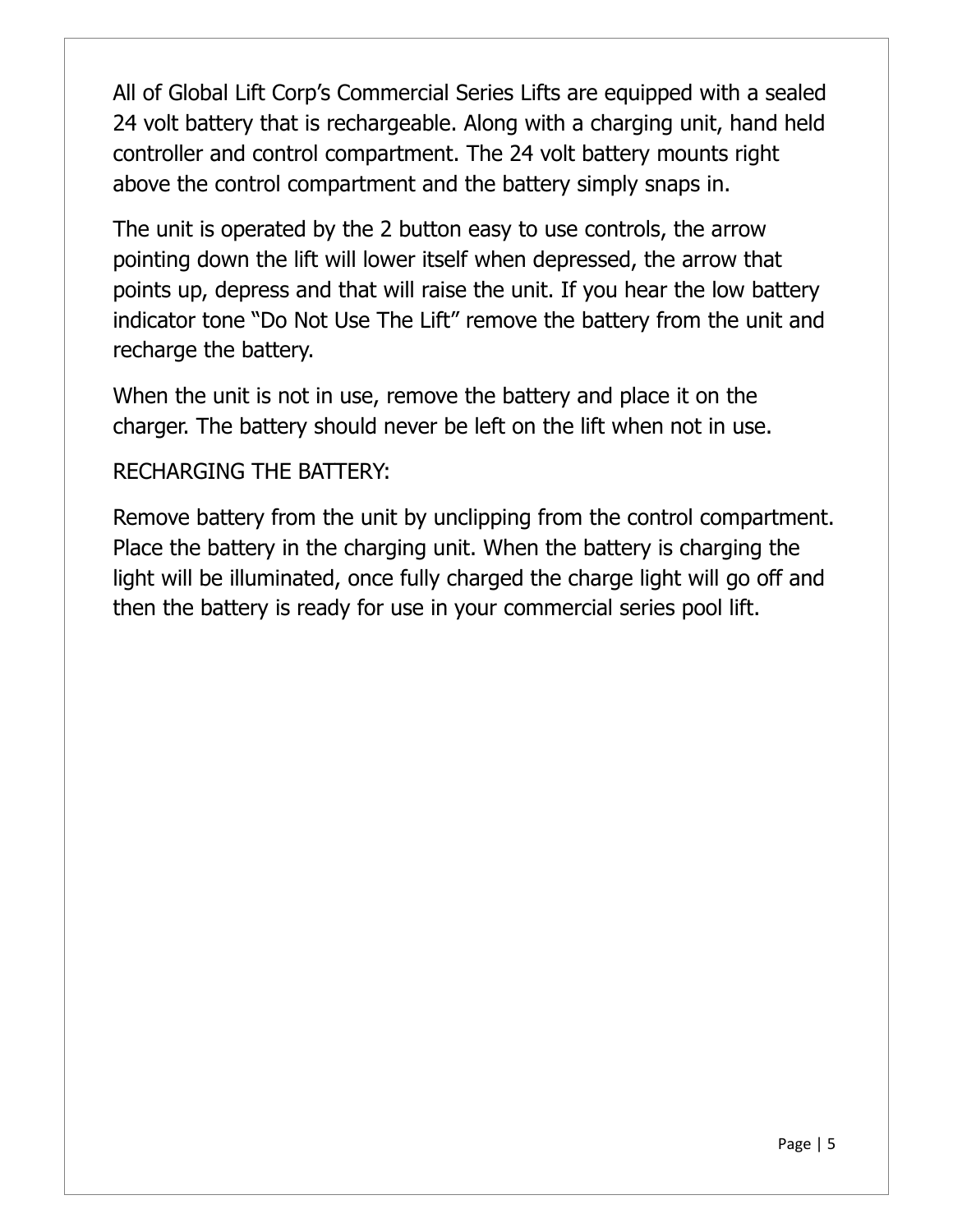

## **COMMERCIAL SERIES POOL LIFT OPERATING INSTRUCTIONS**

Prior to using the Commercial Series Pool Lift perform a test run of the lift empty. Once that is completed and the lift is back to original position, make sure that the arm lifts are in the up position and the seatbelt is unbuckled, once acknowledged you are ready!

Once you are in the seat, buckle the seatbelt (make sure it is snug) and lower the arm rails. Before you attempt to operate the lift, make sure the pathway is clear from any obstacles.

Once you have the 2 button easy controls in your hand, press the arrow that specifies down, keep in mind you don't have to go to the bottom of the cycle, you can stop the lift whenever you deem comfortable to exit the lift. However when exiting the pool while on the lift, you should complete the cycle back to the top to have a completely safe exit from the pool.

Once submerged into the pool, unbuckle the seatbelt and raise the armrest and slide off of the seat. Once you are done with your pool activity, make sure the seat is lowered sufficiently to allow you too easily slide back into the chair. Once you are seated, buckle the seatbelt and make sure that it is snug, lower the armrest.

Next, to raise the lift chair out of the pool, make sure you press the button/arrow that represents up on the control. Apply continuous pressure until the lift comes to a complete stop at the end of the complete up cycle on the deck. You now can unbuckle the seatbelt and raise the arm rest and exit the unit.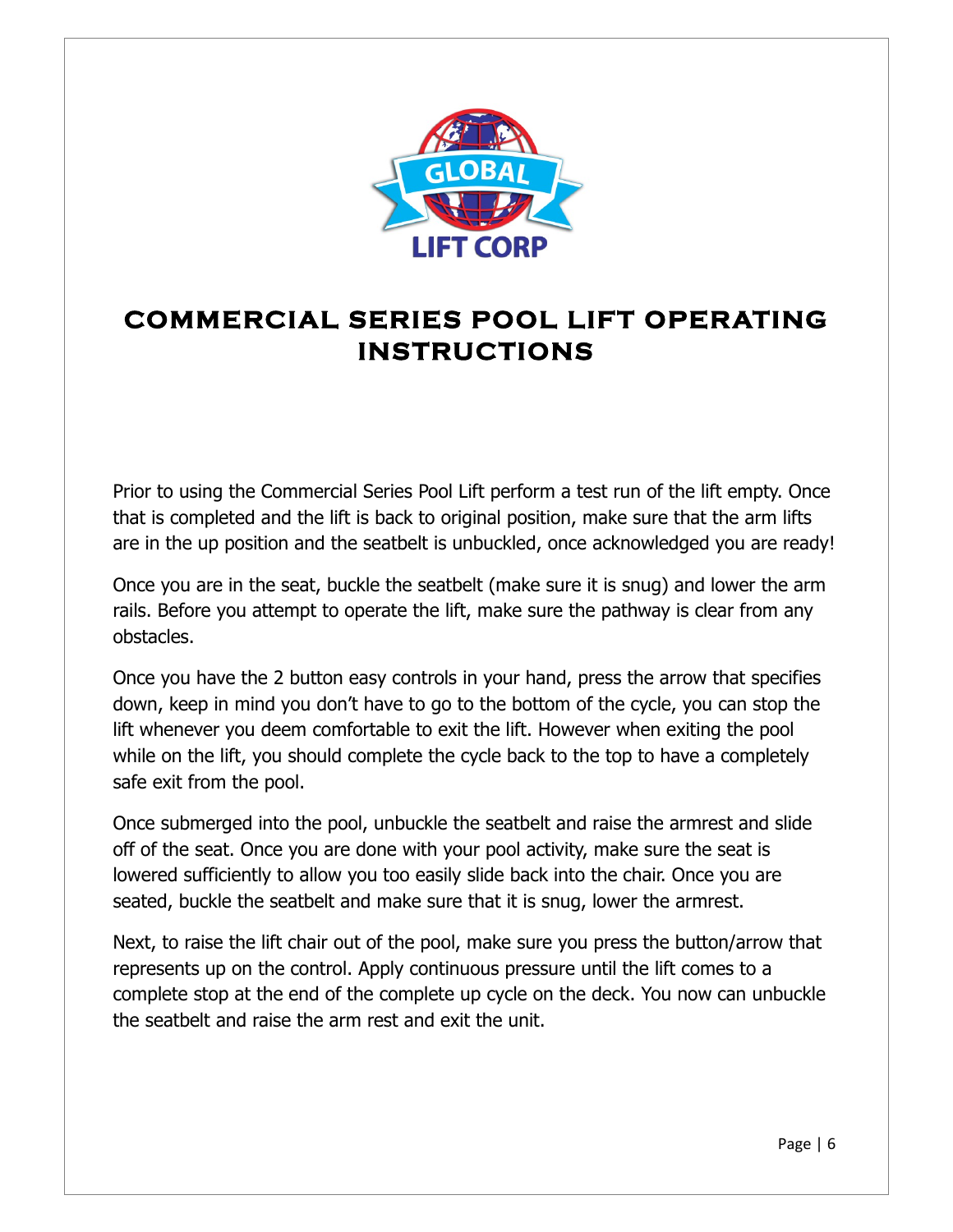

# **Maintenance**

Regular servicing will help prolong the life of your lift. Routine maintenance and cleaning is very important. The following is a routine maintenance you should follow.

### **Daily**

- o Check and charge battery
- o Test for normal operations
- o Inspect your lift
- o Clean the lift and seat
- o Cover and store lift after use

#### **Weekly**

o Overview Daily Checklist

#### **Monthly**

- o Inspects all connections, frame, seat etc,
- o Clean battery connections
- o Clean metallic surfaces with was cleaner

The maintenance provision of the ADA states that "a public accommodation shall maintain inoperable working condition those features of facilities and equipment that are required to be readily accessible to and usable by persons with disabilities"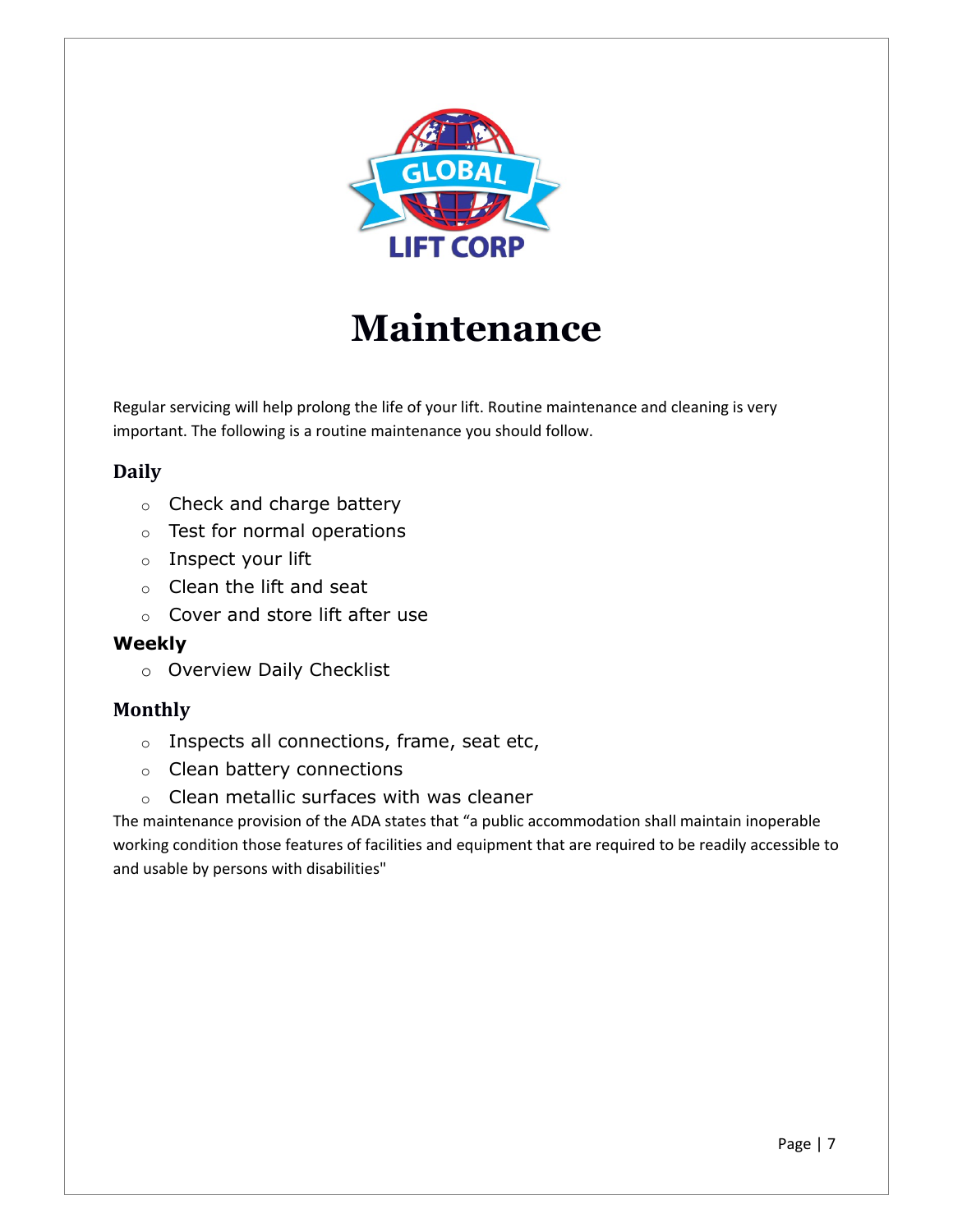

## **TROUBLESHOOTING GUIDE**

Before any troubleshooting commences make sure the battery has a full charge!

(1) Does the lift raise or lower

NO

- (a) Check the battery connection and reconnect
- (b) Check hand controls, make sure they are connected properly
- (c) Check for any lose wires on the control compartment
- (d) Check the connection cable for damage
- (2) Did the lift stop moving over water and is stuck?

Yes

- (a) Have a person try pushing the emergency button
- (b) Use a small object such as a small Phillips screwdriver or pen to push in the black circle located next to where it says emergency on the front of the control compartment
- (c) The emergency button overrides the controls in case they have gone bad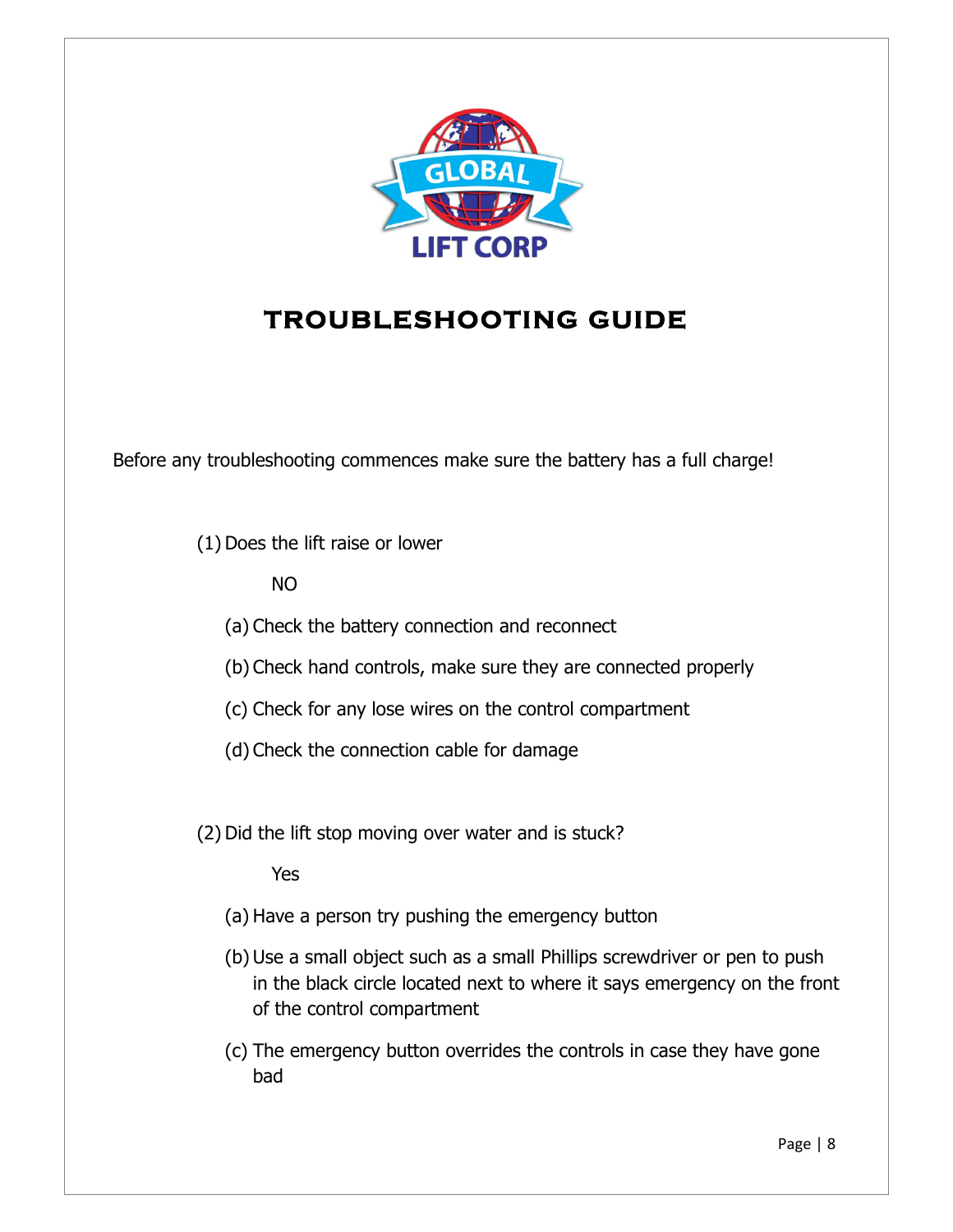(d)If the above does not work then recheck the battery, battery connection or the controls are not connected properly.



### **Global Lift Corp Lifetime Limited Warranty**

Global Lift Corp lifts have a **Lifetime Limited Warranty** on the metal components of the frame, not including the powder coating process. Global Lift Corp warrants to the original retail end user that products manufactured by Global Lift Corp, when installed properly in accordance to the assembly and installation instructions, and when properly used and maintained, will be free from material defects and workmanship as stated below:

- o Warranty starts from date of original purchase
- o Fill out the Product Registration Form
- $\circ$  Metal structure (not including powder coat) Lifetime Limited
- $\circ$  Actuator and controls 2 years from date of purchase
- $\circ$  Internal Parts 12 months

This warranty does not cover if damages are due to accident, abuse, negligence, misuse, Exceed the weight capacity for model purchased, failure to install or to assemble the product in accordance with the installation and assembly instructions, normal wear and tear from day to day use, not maintained properly, if unit is altered or repaired without written approval of Global Lift Corp – All Warranties are Void.

To commence the warranty claim process of a Global Lift Corp product, in writing provide place of purchase along with the product name and description, date of installation and the a detailed description of the defect, along with a photo of the entire product and claimed defect. Prior to a 30 day period after receiving the written warranty claim by Global Lift Corp and barring any unforeseen delays the claimant will be notified of Global Lift Corp's decision regarding the claim.

If the request made by Global Lift Corp for the product to be returned to its factory or distributor of choice for inspection and/or repair, purchaser will be liable for "Freight Prepaid". Global Lift Corp at its option will replace or repair the defective item and deliver the repaired product or replacement to the buyer of the product, freight prepaid by the purchaser to the destination on file in regards to the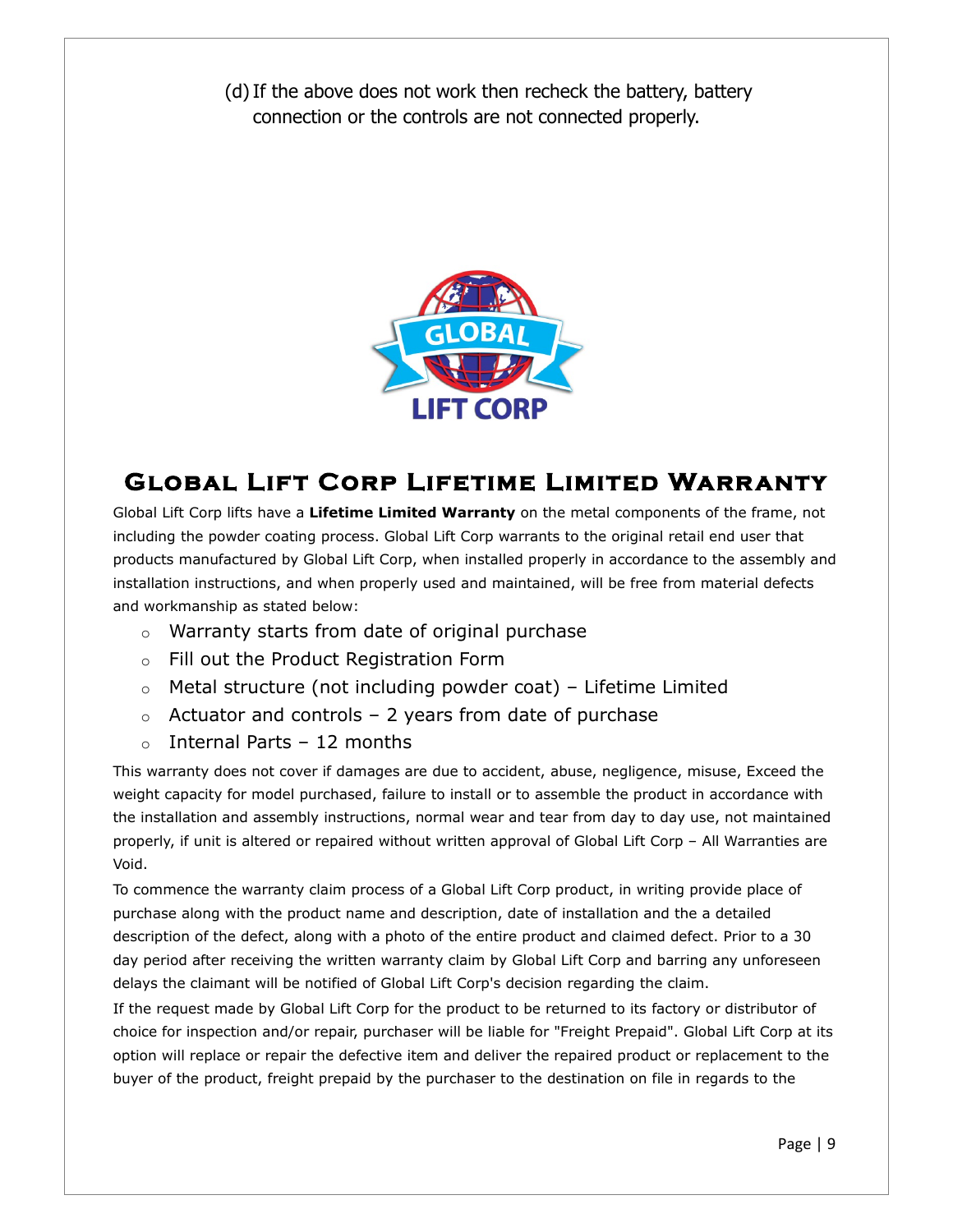original order. Parts and Products returned for replacement to Global Lift Corp shall remain the property of Global Lift Corp under this limited warranty.

A new warranty period shall not be established for any repaired or replaced products. Replaced or repaired products will remain under warranty only for the remainder of the original warranty period for the original product purchased. No person or organization is authorized to make any other specific or implied warranties on behalf of Global Lift Corp.

THE WARRANTIES ARE IN LIEU OF ALL OTHER WARRANTIES, EXPRESSED OR IMPLIED, WHICH ARE HEREBY DISCLAIMED AND EXCLUDED, INCLUDING WITHOUT LIMITATION ANY WARRANTY OF MERCHANTABILITY OR FITNESS FOR A PARTICULAR PURPOSE OR USE.

IN NO EVENT SHALL GLOBAL LIFT CORP BE LIABLE FOR ANY INCIDENTAL, CONSEQUENCIAL, INDIRECT, SPECIAL EXEMPLARY OR PUNITIVE DAMAGES OR LOST PROFITS FROM ANY BREACH OF THIS LIMITED WARRANTY.THE SOLE AND EXCLUSIVE REMEDY OF THIS WARRANTY IN REGARDS TO GLOBAL LIFT CORP'S PRODUCT SHALL BE LIMITED TO REPLACEMENT OR REPAIR AT A GLOBAL LIFT CORP'S FACILITY OR A DULY APPOINTED DISTRIBUTOR'S LOCATION OR AT A GLOBAL LIFT CORP'S DESIGNATED LOCATION. IN NO EVENT SHALL GLOBAL LIFT CORP LIABILITY EXCEED THE ENTIRE AMOUNT PAID TO GLOBAL LIFT CORP BY THE ORIGINAL PURCHASER IN REGARDS TO THE DEFECTIVE OR FAILED PRODUCT.

NO REPRESENTATIVE OF GLOBAL LIFT CORP SUCH AS AGENTS, DISTRIBUTORS AND DEALERS HAS THE AUTHORITY TO ALTERIN ANY FASHIONTHE TERMS OF THIS WARRANTY AND GLOBAL LIFT CORP IS "NOT" RESPONSIBLE FOR REPRESENTATION, UNDERTAKING OR WARRANTY MADE BY ANY OTHER PERSONBEYOND THE WARRANTIES EXPRESSED SET FORTH IN THIS WARRANTY.